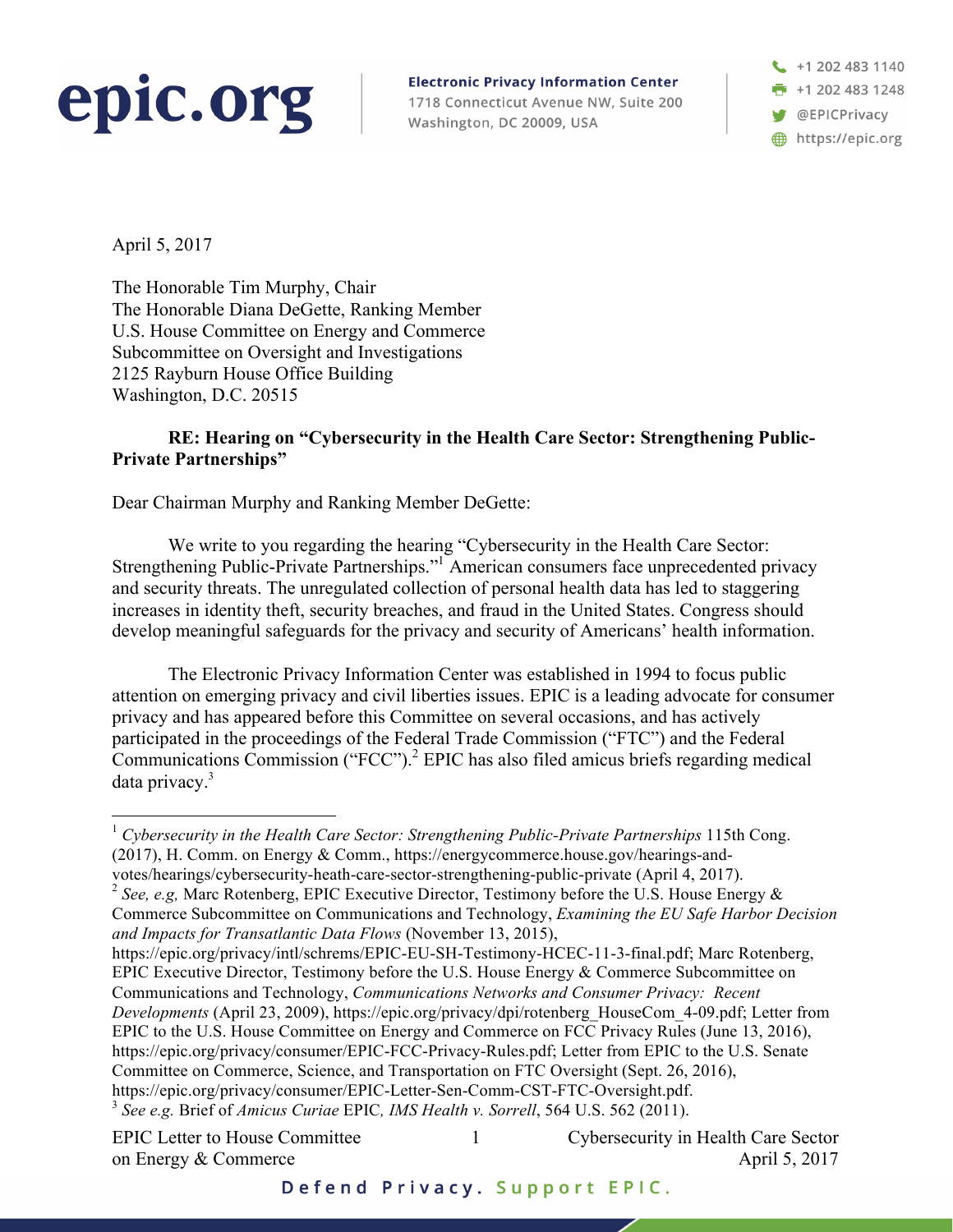As EPIC stated in an amicus brief in the U.S. Supreme Court case of *IMS Health v. Sorrell*:

Health care providers face the unique challenge of providing quality, affordable health care, while protecting each patient' s fundamental right to privacy. The use of electronic databases reduces institutional costs, integrating applicable data from multiple sources, and allowing patients to receive a higher and more accurate level of care, but without proper safeguards, these databases pose a serious threat to privacy.4 However, this transition to centralized depositories for health care information may lead to the disclosure of private medical records to secondary actors, such as researchers, economists, statisticians, administrators, consultants, and computer scientists.<sup>5</sup>

In 2016, approximately 300 health care sector data breaches compromised the health data of over 4 million patients.<sup>6</sup> Recent data breaches affecting over one million people in the health care sector include:

- *Banner Health (2016)*. In August 2016, Banner Health, one of the largest nonprofit health care systems in the country, announced that cyber attackers may have gained access to patient information of approximately *3.7 million people*. 7
- 21<sup>st</sup> *Century Oncology (2016)*. In March 2016, cancer-care giant 21<sup>st</sup> Century Oncology notified patients of a data breach via unauthorized access to their database. The compromised database included names, Social Security numbers, physician's name, diagnosis and treatment information, and insurance information of *2.2 million patients* nationwide<sup>8</sup>
- *Premera Blue Cross (2015)*. In March 2015, health insurance provider Premera announced that hackers gained accessed to names, birthdates, addresses, telephone numbers, SSNs, member ID numbers, bank account information, and claim information of *11 million customers*. The hackers also gained access to private health information.9
- *Anthem (2015)*. In February 2015, health insurance giant Anthem announced that a breach exposed the names, birthdates, SSNs, health care ID numbers, home addresses, email addresses, and employment information for *78.8 million people*. 10

*Incident, Offers Protection* (Mar. 4, 2016), *available at* http://www.prnewswire.com/news-releases/21st-

 <sup>4</sup> See Latanya Sweeney, *Weaving Technology and Policy Together to Maintain Confidentiality*, <sup>25</sup> J. LAW, MED., & ETHICS 98, 98-99 (1997) (summarizing industry and research use of personally identifiable health care information).

<sup>5</sup> Brief of *Amicus Curiae* EPIC at 12-13*, IMS Health v. Sorrell*, 564 U.S. 562 (2011).

<sup>6</sup> Privacy Rights Clearinghouse, *Chronology of Data Breaches*, https://www.privacyrights.org/databreaches. <sup>7</sup> Press Release, Banner Health, *Banner Health Identifies Cyber Attack* (Aug. 2, 2016), *available at*

https://www.bannerhealth.com/news/2016/08/banner-health-identifies-cyber-attack.<br><sup>8</sup> Press Release, 21<sup>st</sup> Century Oncology, 21st Century Oncology Notifies Patients of Data Security

<sup>&</sup>lt;sup>9</sup> Premera Blue Cross, *About the Cyberattack* (2016), https://www.premera.com/wa/visitor/about-thecyberattack/; Identity Theft Res. Ctr., *Data Breach Reports* 136–37 (Dec. 31, 2015) [hereinafter "ITRC 2015 Report"].

<sup>10</sup> ITRC 2015 Report, *supra*, at 152; Anthem, *How to Access & Sign Up For Identity Theft Repair & Credit Monitoring Services* (Aug. 25, 2015), https://www.anthemfacts.com/.